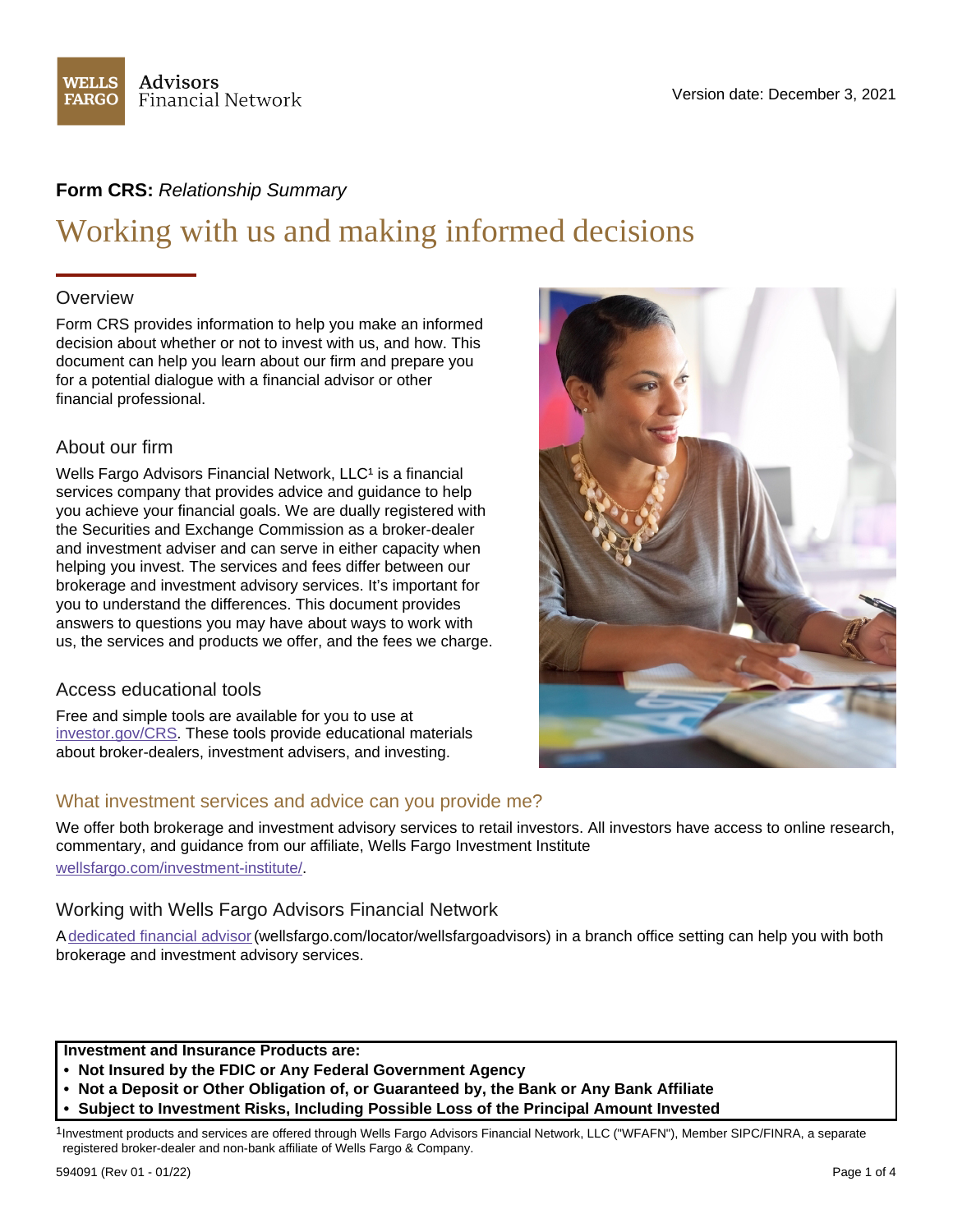| <b>Our Brokerage Services</b>                                                                                                                                                                                                                                                                                                                                                         | <b>Our Investment Advisory Services</b>                                                                                                                                                                                                                                                                                                                                                                                                                                                                                                                                                                                         |
|---------------------------------------------------------------------------------------------------------------------------------------------------------------------------------------------------------------------------------------------------------------------------------------------------------------------------------------------------------------------------------------|---------------------------------------------------------------------------------------------------------------------------------------------------------------------------------------------------------------------------------------------------------------------------------------------------------------------------------------------------------------------------------------------------------------------------------------------------------------------------------------------------------------------------------------------------------------------------------------------------------------------------------|
| The primary service we offer retail investors in a brokerage<br>relationship is the execution of transactions for your account.<br>We may also provide other services, such as custody of your<br>assets, research reports and market updates, and<br>recommendations to buy, sell, or hold securities in your<br>account.                                                            | The primary service we offer retail investors in an advisory<br>relationship is investment advice. Our investment advisory<br>services are available through different relationships, including<br>discretionary managed account programs where we, an<br>affiliate, or a third party provide portfolio construction and<br>management of your money; non-discretionary advisory<br>programs where we provide investment advice but you make<br>the ultimate investment decisions; and financial planning and<br>consulting services. The services provided in our advisory<br>programs are detailed in our advisory brochures. |
| Monitoring                                                                                                                                                                                                                                                                                                                                                                            |                                                                                                                                                                                                                                                                                                                                                                                                                                                                                                                                                                                                                                 |
| We do not offer or agree to provide monitoring in our<br>brokerage relationships.                                                                                                                                                                                                                                                                                                     | We provide periodic monitoring in our advisory programs, but<br>not when providing financial planning services. Financial plans<br>are provided on a one-time basis and do not include ongoing<br>advice.                                                                                                                                                                                                                                                                                                                                                                                                                       |
| <b>Investment Authority</b>                                                                                                                                                                                                                                                                                                                                                           |                                                                                                                                                                                                                                                                                                                                                                                                                                                                                                                                                                                                                                 |
| When we make a recommendation to buy, sell, or hold<br>securities in your account, you make the ultimate decision<br>whether to follow the recommendation.                                                                                                                                                                                                                            | In discretionary managed account programs, we, an affiliate, or<br>third party make the investment decisions for you based on<br>your investment objectives and risk tolerance. This authority to<br>manage the account on your behalf lasts as long as you are<br>enrolled in the program. In non-discretionary advisory<br>programs, and when we provide financial planning services,<br>we provide advice and recommendations, but you make the<br>ultimate decision whether to follow the advice and<br>recommendations.                                                                                                    |
| <b>Limited Investment Offerings</b>                                                                                                                                                                                                                                                                                                                                                   |                                                                                                                                                                                                                                                                                                                                                                                                                                                                                                                                                                                                                                 |
| Our firm offers a broad spectrum of investment products, but<br>we do not make available every investment product in the<br>market. We offer proprietary products and third-party products.<br>We do not seek to offer products that are necessarily the least<br>expensive.                                                                                                          | Each advisory program has its own unique set of products<br>available. Thus, the products available in each advisory<br>program may be limited and often include proprietary products.<br>We do not seek to offer products that are necessarily the least<br>expensive.                                                                                                                                                                                                                                                                                                                                                         |
| <b>Account Minimums and Other Requirements</b>                                                                                                                                                                                                                                                                                                                                        |                                                                                                                                                                                                                                                                                                                                                                                                                                                                                                                                                                                                                                 |
| There is no minimum account balance to establish a brokerage<br>account with us. However, you must sign and return a Client<br>Agreement, fund the account, and, in some cases, maintain<br>certain balances or activity, or it will be closed.                                                                                                                                       | Our advisory programs, except for financial planning services,<br>each have minimum investment requirements. The advisory<br>relationship is subject to the terms of the advisory agreement<br>that you sign, and does not begin until the agreement is<br>accepted by us.                                                                                                                                                                                                                                                                                                                                                      |
| For additional information, please see:                                                                                                                                                                                                                                                                                                                                               |                                                                                                                                                                                                                                                                                                                                                                                                                                                                                                                                                                                                                                 |
| • Regulation Best Interest Disclosure (wfa.com/crs/regbi-wfafn)<br>Form ADV and Wrap Fee Brochures (wfa.com/crs/crs-learn-more-wfafn)<br>• Guides to Investing (wfa.com/disclosures/guide-to-investing.htm)                                                                                                                                                                           |                                                                                                                                                                                                                                                                                                                                                                                                                                                                                                                                                                                                                                 |
| Questions to guide your conversations with us:                                                                                                                                                                                                                                                                                                                                        |                                                                                                                                                                                                                                                                                                                                                                                                                                                                                                                                                                                                                                 |
| • Given my financial situation, should I choose an investment advisory service? Should I choose a brokerage service?<br>Should I choose both types of services? Why or why not?<br>How will you choose investments to recommend to me?<br>٠<br>• What is your relevant experience, including your licenses, education and other qualifications? What do these<br>qualifications mean? |                                                                                                                                                                                                                                                                                                                                                                                                                                                                                                                                                                                                                                 |
|                                                                                                                                                                                                                                                                                                                                                                                       |                                                                                                                                                                                                                                                                                                                                                                                                                                                                                                                                                                                                                                 |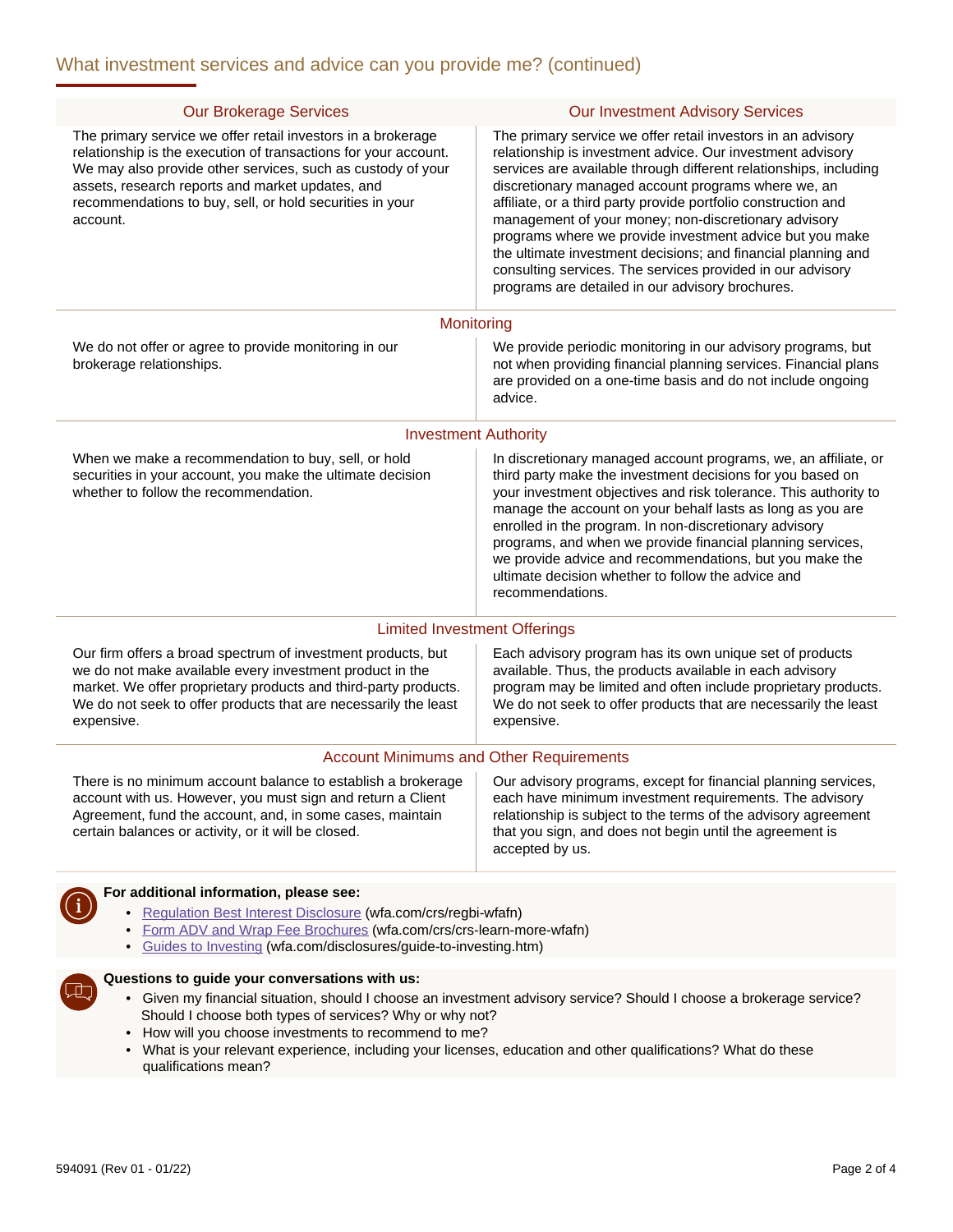Now that you've learned about the differences between our brokerage and investment advisory services, let's look at the fees for both categories of services. Fees depend on the types of products and services you choose.

#### Our Brokerage Services Our Investment Advisory Services

#### Principal Fees

- In a brokerage relationship, you are charged for each trade you make, also known as transaction-based charges. These transaction-based charges can include commissions, commission equivalents, sales charges, mark-ups, mark-downs, and dealer spreads, which differ based on the product purchased, size of the transaction, overall value of your account, and frequency of trading activity in your account. You will pay higher total transaction-based charges when there are more trades in your account. Therefore, we have an incentive to encourage you to trade more often.
- As stated in your Client Agreement, you will be charged annual account fees and custodial fees that are based on the number and type of accounts you hold in your household.
- In most of our investment advisory relationships, you are charged an agreed-upon percentage of the assets held in your account, also known as an asset-based fee, each quarter. The standard fee varies by advisory program and covers the cost of our advice, custody of assets, manager fees (if applicable), and execution of most transactions. Because the fee is typically based on the value of your account, we have an incentive to encourage you to increase the assets in your account.
- We also offer advisory programs with other fee structures. In one program, you elect to pay for our services with either an asset-based fee or a commission for each transaction. Consulting services are available for a one-time flat fee, an ongoing flat fee, or an asset-based fee. Financial planning services are subject to a one-time flat fee, which does not cover the cost to implement the plan.
- Depending on the level of trading in your account, paying an asset-based fee could cost more or less than separately paying for each transaction.
- An Advisory Platform Fee applies to certain clients. Clients subject to the Advisory Platform Fee will be eligible to receive the Advisory Account Credit.

#### Other Fees

#### *Applicable to both Brokerage and Investment Advisory Services*

- You will bear a proportionate share of an investment product's expenses, such as investment management fees that are paid to the product's adviser, which may be an affiliate of ours, and distribution, shareholders services or other fees paid to us and our affiliates. These expenses are an additional expense to you and not covered by the fees or charges described above; rather, they are embedded in the price of the investment product.
- Other operational and service fees may be charged as outlined in the Annual and Operational Fee Schedule.
- You will be charged interest on the amount borrowed through margin loans and securities-based loans.

You will pay fees and costs whether you make or lose money on your investments. Fees and costs will reduce any amount of money you make on your investments over time. Please make sure you understand what fees and costs you are paying.



#### **For additional information, please see:**

- [Regulation Best Interest Disclosure](https://www.wfa.com/crs/regbi-wfafn) (wfa.com/crs/regbi-wfafn)
- [Form ADV and Wrap Fee Brochures](https://www.wfa.com/crs/crs-learn-more-wfafn) (wfa.com/crs/crs-learn-more-wfafn)
- [Annual and Operational Fee Schedule](https://www.wellsfargoadvisors.com/services/financial-advisor/relationship/fees-commissions.htm) (wfa.com/services/financial-advisor/relationship/fees-commissions.htm)



### **Questions to guide your conversations with us:**

• Help me understand how these fees and costs might affect my investments. If I give you \$10,000 to invest, how much will go to fees and costs, and how much will be invested for me?